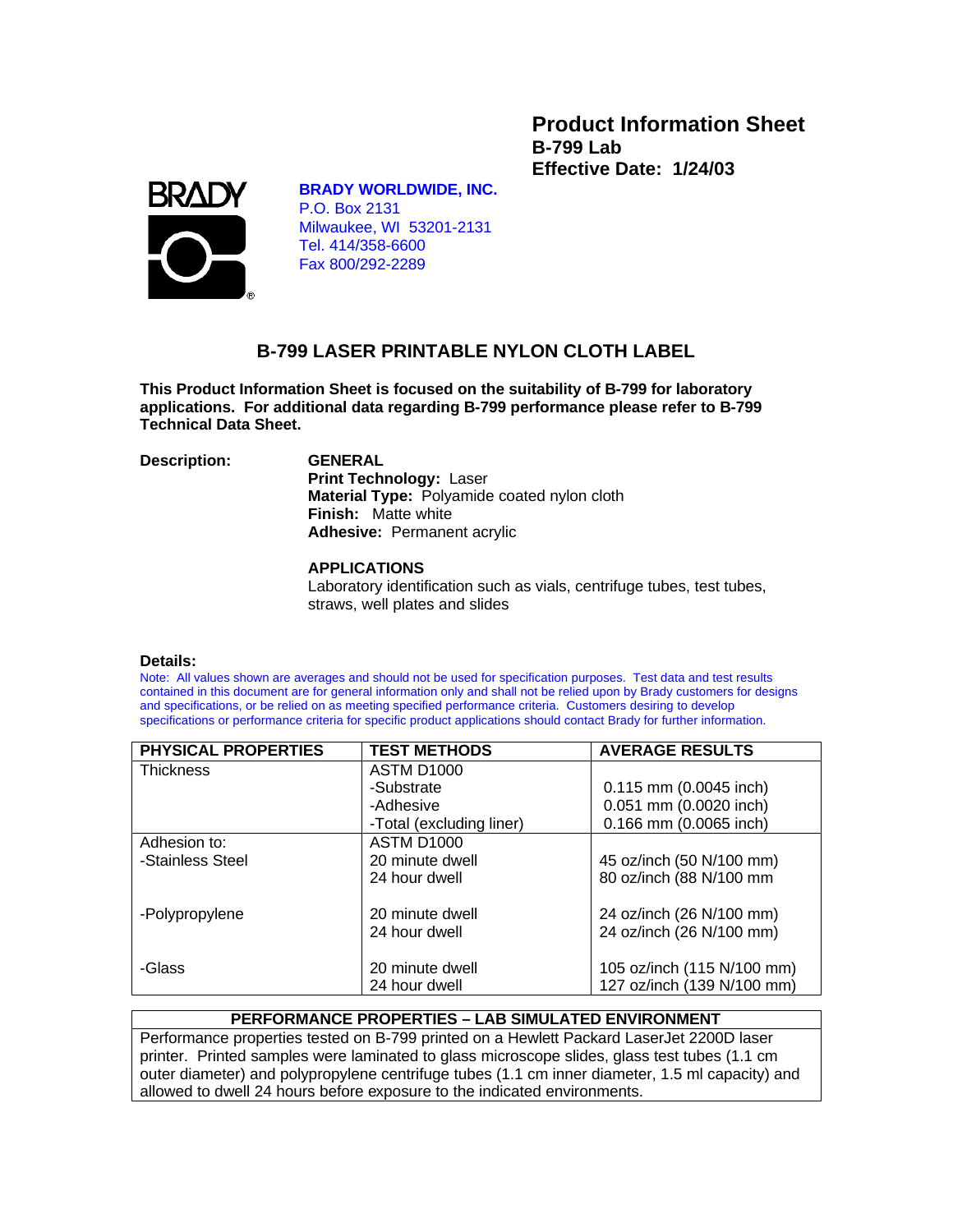| <b>ENVIRONMENT</b>                             | <b>TEST METHOD</b>                                                                                                       |    | <b>TYPICAL RESULTS</b>                                                                  |  |
|------------------------------------------------|--------------------------------------------------------------------------------------------------------------------------|----|-----------------------------------------------------------------------------------------|--|
| <b>High Service</b><br>Temperature**           | 30 days at elevated temperatures                                                                                         |    | No visible effect at 90°C<br>(194°F). Material discolored<br>but functional up to 120°C |  |
|                                                |                                                                                                                          |    | (248°F)                                                                                 |  |
| Freezer                                        | 3 cycles of 16 hours at -70°C<br>$(-94^{\circ}F)/8$ hours at room<br>temperature cycles                                  | v  | Glass test tube                                                                         |  |
|                                                |                                                                                                                          | v  | Polypropylene centrifuge tube                                                           |  |
|                                                |                                                                                                                          | v  | Glass microscope slide                                                                  |  |
| <b>Pressure Cooker</b><br>(simulate autoclave) | 3 cycles of 1 hour in 121°C<br>(250°F) 15 psi pressure cooker/23                                                         | v  | Glass test tube                                                                         |  |
|                                                | hour room temperature                                                                                                    | v  | Polypropylene centrifuge tube                                                           |  |
|                                                |                                                                                                                          | v  | Glass microscope slide                                                                  |  |
| Liquid Nitrogen                                | 3 cycles of 4 hours at -196°C (-<br>320°F)/8 hours at room<br>temperature                                                | x  | Glass test tube                                                                         |  |
|                                                |                                                                                                                          | v  | Polypropylene centrifuge tube                                                           |  |
|                                                |                                                                                                                          | x  | Glass microscope slide                                                                  |  |
|                                                |                                                                                                                          |    | Aluminum Foil                                                                           |  |
| Freezer to boiling<br>water                    | 1 hour at -70 $\mathrm{^{\circ}C}$ (-94 $\mathrm{^{\circ}F}$ ) then<br>placed in boiling water 100°C<br>$(212^{\circ}F)$ | х  | Glass test tube                                                                         |  |
|                                                |                                                                                                                          |    | Polypropylene centrifuge tube                                                           |  |
|                                                |                                                                                                                          |    | Glass microscope slide                                                                  |  |
| Liquid Nitrogen to<br>boiling water***         | 1 hour at -196 $\degree$ C (-320 $\degree$ F) then<br>placed in boiling water 100°C<br>(212°F) for 10 minutes            | х  | Glass test tube                                                                         |  |
|                                                |                                                                                                                          |    | Polypropylene centrifuge tube                                                           |  |
|                                                |                                                                                                                          |    | Glass microscope slide                                                                  |  |
|                                                |                                                                                                                          | می | Aluminum Foil                                                                           |  |

\*\* Samples for this testing were placed on glass panels and glass test tubes

\*\*\* Also tested labels on aluminum foil

Label suitable for application; no visible effect, label remains adhered to test surface

Label may work in application; test results were mixed

 $\blacktriangleright$  Label not recommended for application; label came off either during testing or after test surface was removed from environment.

## **PERFORMANCE PROPERTIES - CHEMICAL**

Performance properties tested on B-799 printed on a Hewlett Packard LaserJet 2200D laser printer. Printed samples were laminated to glass microscope slides and allowed to dwell 24 hours prior to testing. Test conducted at room temperature. Samples were immersed in the test solvent for 15 minutes. The samples were removed and rubbed 10 times with a cotton swab saturated with the test fluid. The rating scale below shows the effect to the quality of the print for each sample.

| <b>CHEMICAL</b> | SUBJECTIVE OBSERVATION OF VISUAL CHANGE |                                 |                 |  |
|-----------------|-----------------------------------------|---------------------------------|-----------------|--|
| <b>REAGENT</b>  | <b>EFFECTS TO LABEL</b>                 | <b>EFFECTS TO PRINTED IMAGE</b> |                 |  |
|                 | <b>STOCK</b>                            | <b>WITHOUT RUB</b>              | <b>WITH RUB</b> |  |
| Ethanol         | No visible effect                       |                                 |                 |  |